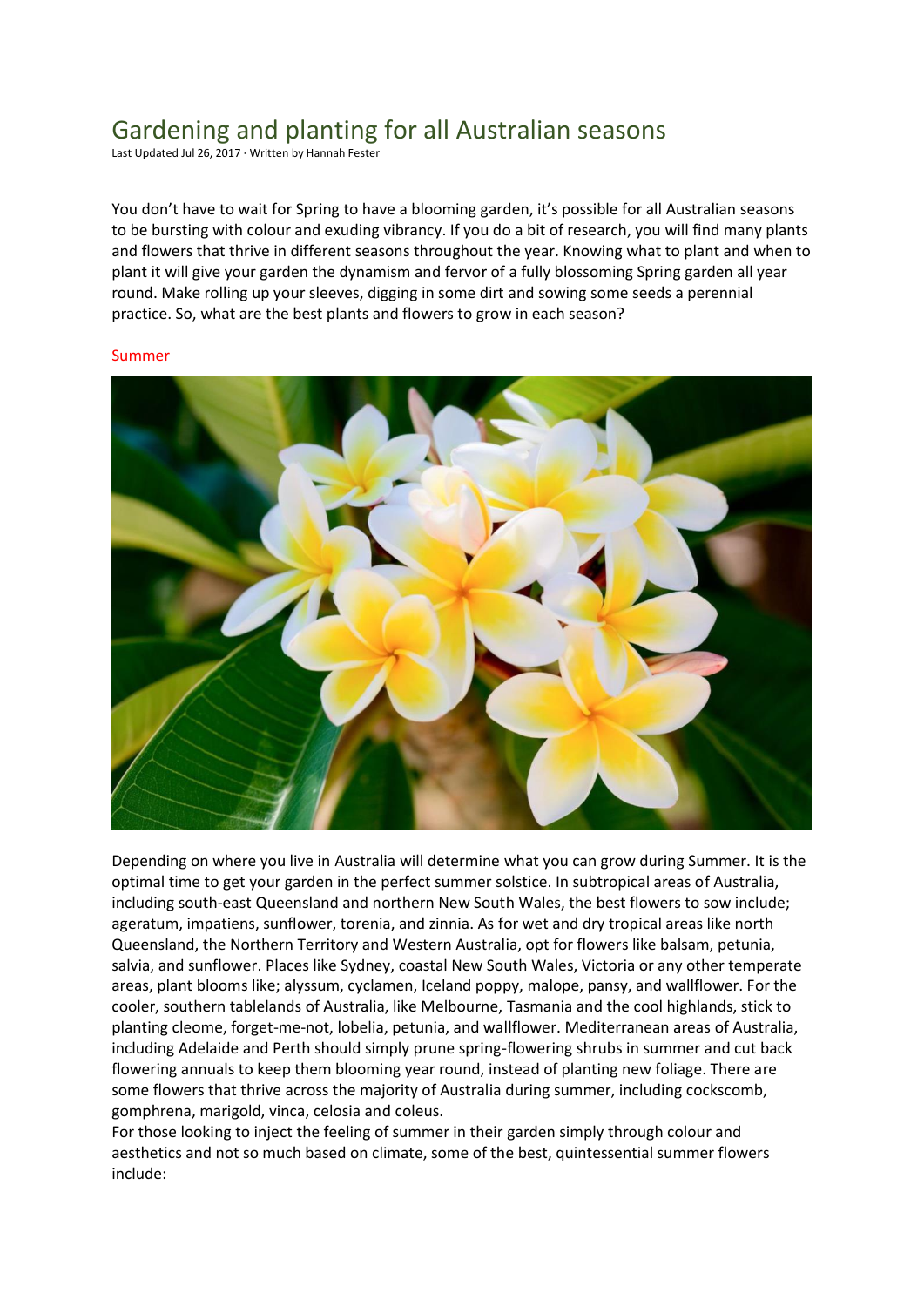Dahlias: these require full sun exposure, with miniature Dahlias suitable for growing in small pots. Frangipanis: these tropical flowers thrive from December to April in well-drained soil, ample sun and typically by the beach. Gardenias: not just for the aesthetics, but for the scent too, Gardenia's perfume is unmistakable and refreshing. Bougainvillia: pretty in pink, Bougainvilleas do well in pots and more confined courtyard gardens.

Lavender: preferring hot summers and dry winters, Lavender is best grown in neatly clipped hedges, in pots or courtyards.



#### Autumn

There is no better time than Autumn to grow some edible plants. Whether you start an entire vegie patch, plant a few fruit trees or stick to a herb garden, Autumn is the time to get growing plants you can really sink your teeth into. If you live in Adelaide or Perth, consider yourself lucky in Autumn; you have the capability of planting citrus, avocado and olive trees by the end of March. The climate in mediterranean areas of Australia allow for different plants, herbs, fruit and vegetables to grow compared to other areas of the country. The climate fosters growth of these types of plants better than anywhere else. So if you reside in the mediterranean areas of Australia take advantage of the wide range of planting options.

For those who live outside the parameters of Adelaide and Perth, herbs that flourish best include coriander, garlic, parsley, tarragon, marjoram, oregano and thyme. As for fruit and vegetables, you're best to stick to beans, broccoli, spinach and peas. If you live in wet and dry tropical areas of Australia, like north Queensland, the Northern Territory and Western Australia, you have a plethora of options when it comes to growing fruit and vegetables. Beetroot, capsicum, carrot, cauliflower, celery, cucumber, eggplant, lettuce, melon, mustard, okra, onion, parsnip, potato, pumpkin, radish,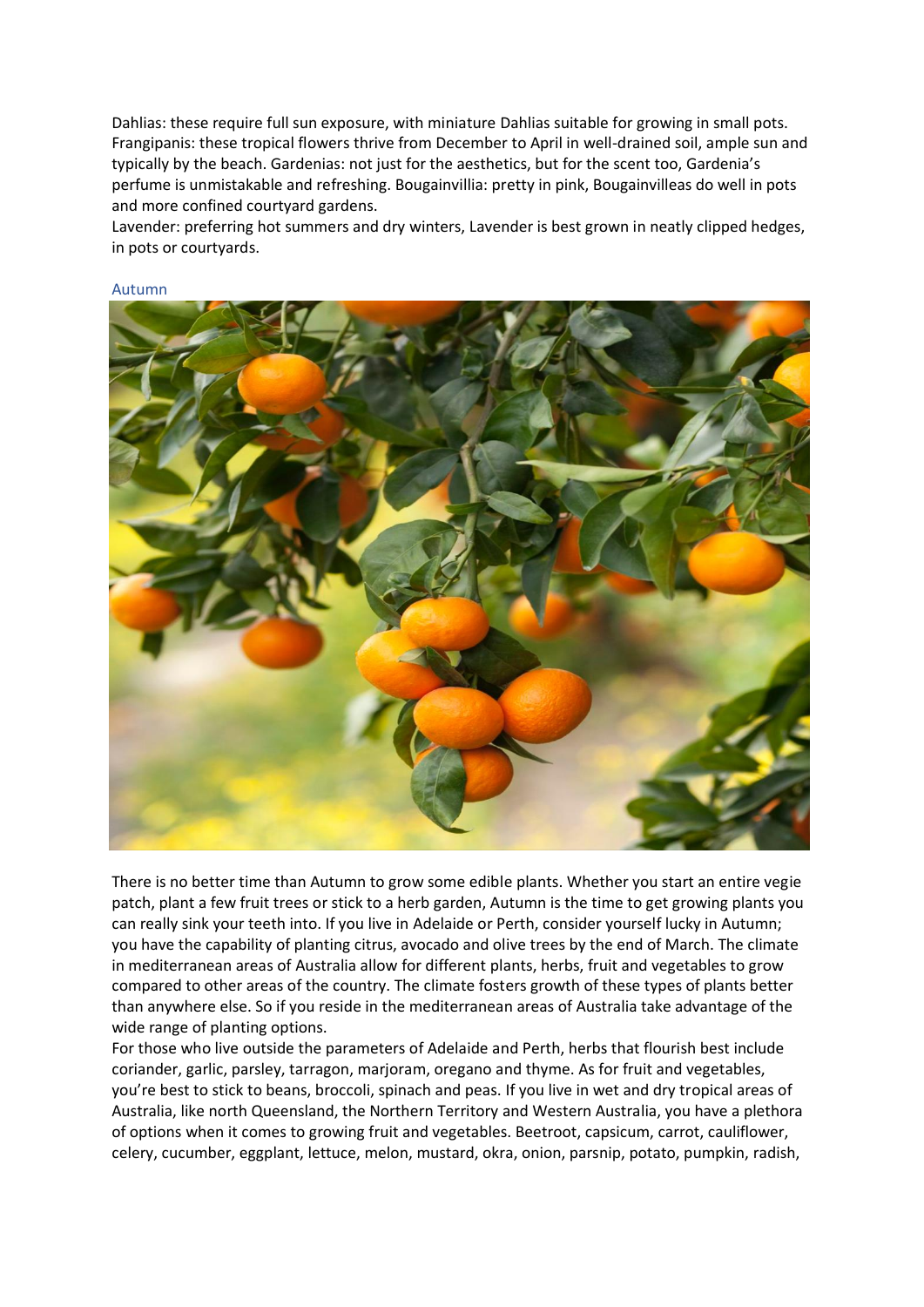rosella, silverbeet, squash, sweet corn, sweet potato, tomato and zucchini are among some of the best fruit and vegetables that thrive in these conditions.

### Winter



Despite popular belief, flowers and plants can thrive in winter, just like their spring and summer counterparts. It's about knowing what plants are made for the cooler months and understanding the different condition in which they can prosper. It's important to remember winter has some of the most delicate flowers, perfect for lifting your spirits during the colder climate. While plant growth in winter is slower than other seasons, it doesn't mean there is no growth at all. When looking to plant flowers in winter, here are some ideal options:

Winter rose: even though they're not technically part of the rose family, the winter rose is a low ground cover with petite flowers and papery texture. Blanketing the terrain, they add to the look and feel of a classic winter garden.

Fairy primrose: these are lacy, delicate blooms, flowering in white, pink, or lavender. While they only last a season, they grow up to thirty centimetres high and are idyllic in the winter months.

Paper daisy: these are small, white flowers that thrive in well-drained soil. If you have exposed wall or ground you need covering, paper daisy is the way to go.

Daphne: popular for it's strong scent, Daphnes come from the wooded hillsides in China and Japan, flowering in small, pale pink blooms.

Hardenbergia: known as the 'happy wanderer', Hardenbergia flourishes in well drained soil and partial shade.

Snowdrops: not just a wintery name, but a wintery flower too. Snowdrops grow best in the shade, making them the perfect plant for balcony gardeners.

Lily of the valley shrub: this flower enjoys cooler areas of Australia and blooms best in shady areas under bigger trees.